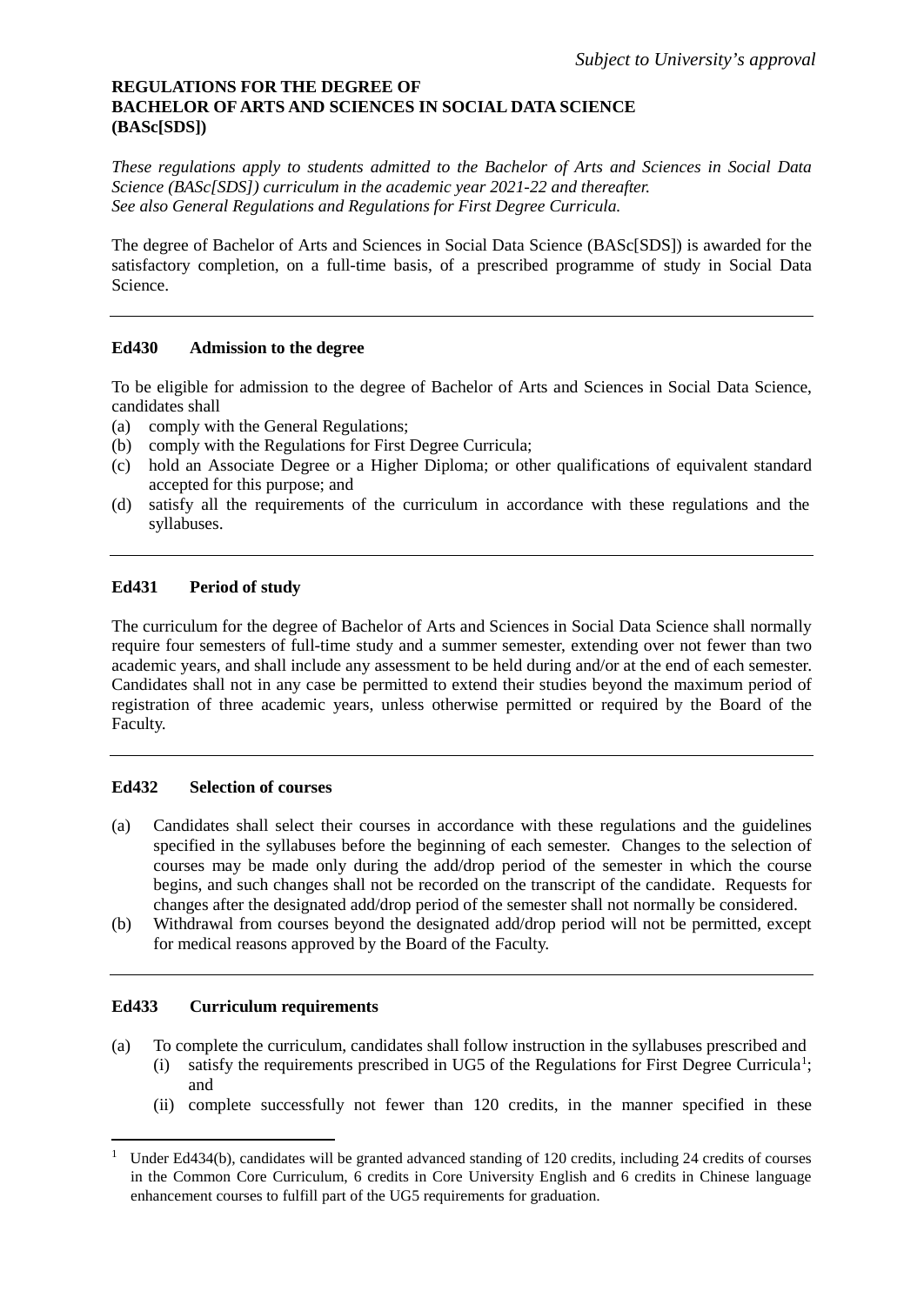regulations and syllabuses, comprising:

- 72 credits in the Major in Social Data Science (including 12 credits of capstone experience),
- 6 credits in English in the Discipline course,
- 12 credits of courses in the Common Core Curriculum, including not more than one course from the same Area of Inquiry, and
- 30 credits in free elective courses.
- (b) Candidates shall normally be required to take not fewer than 24 credits nor more than 30 credits in any one semester (except the summer semester) unless otherwise permitted or required by the Board of the Faculty, or except in the last semester of study when the number of outstanding credits required to complete the curriculum requirements may be fewer than 24 credits.
- (c) Candidates may, of their own volition, take additional credits not exceeding 6 credits in each semester, and/or further credits during the summer semester, accumulating up to a maximum of 72 credits in one academic year. With the special permission of the Board of the Faculty, candidates may exceed the annual study load of 72 credits in a given academic year provided that the total number of credits taken does not exceed the maximum curriculum study load of 144 credits for the normative period of study specified in the curriculum regulations, save as provided for under Ed433(d).
- (d) Where candidates are required to make up for failed credits, the Board of the Faculty may give permission for candidates to exceed the annual study load of 72 credits provided that the total number of credits taken does not exceed the maximum curriculum study load of 216 credits for the maximum period of registration specified in the curriculum regulations.

### **Ed434 Advanced standing and credit transfer**

- (a) Advanced standing may be granted to candidates in recognition of studies completed successfully in an approved institution of higher education before admission to the curriculum in accordance with UG2 of the Regulations for First Degree Curricula. Credits granted for advanced standing shall not be included in the calculation of the GPA but will be recorded on the transcript of the candidate.
- (b) In recognition of candidates' fulfillment of requirement stipulated in Ed430(c), they will be granted advanced standing of 120 credits, including 24 credits of courses in the Common Core Curriculum, 6 credits in Core University English and 6 credits in Chinese language enhancement courses.
- (c) Candidates may, with the approval of the Board of the Faculty, transfer credits for courses completed at other institutions at any time during their candidature. The number of transferred credits will be recorded on the transcript of the candidate, but the results of courses completed at other institutions shall not be included in the calculation of the GPA. The number of credits to be transferred shall not exceed half of the total credits normally required under the degree curricula of the candidates during their candidature at the University.

### **Ed435 Assessment and grades**

- (a) Candidates shall be assessed for each of the courses for which they have registered, and assessment may be conducted in any combination of coursework, written examinations and/or any other assessable activities. Only passed courses will earn credits. Grades shall be awarded in accordance with UG8 of the Regulations for First Degree Curricula.
- (b) Courses in which candidates are given an F grade shall be recorded on the transcript of the candidate, together with the new grade if the candidate is re-examined as a second attempt or retakes the failed course. All failed grades shall be included in calculating the GPA and shall be taken into account for the purposes of determining eligibility for award of the BASc(SDS) degree, honours classification and whether a candidate shall be recommended for discontinuation of studies.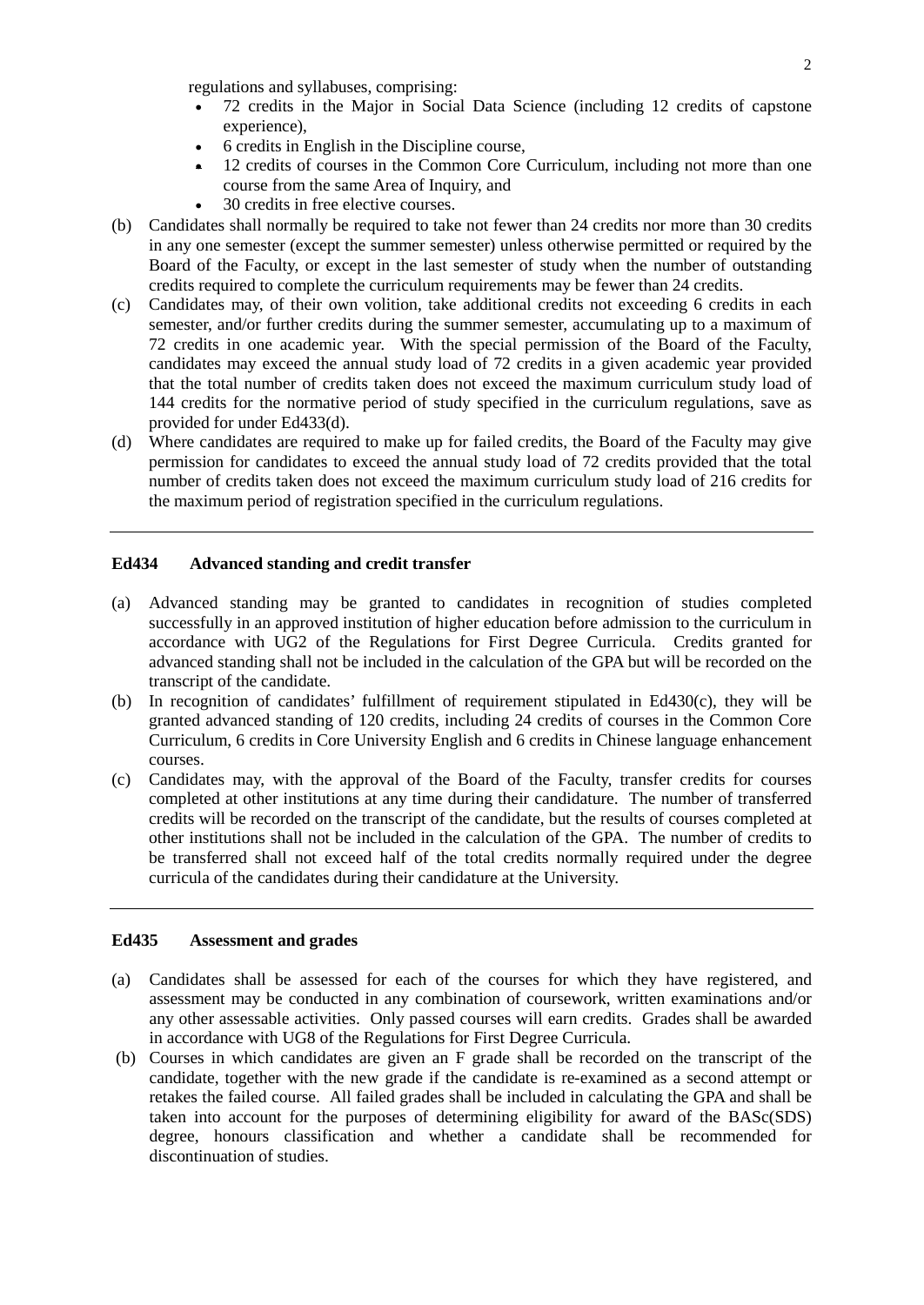- (c) Candidates shall not be permitted to repeat a course for which they have received a D grade or above for the purpose of upgrading.
- (d) There shall be no appeal against the results of examinations and all other forms of assessment.

## **Ed436 Absence from examination**

Candidates who are unable, because of illness or other acceptable reason, to be present at the written examinations of any course may apply for permission to present themselves at a supplementary examination of the same course to be held before the beginning of the First Semester of the following academic year. Any such application shall be made within two weeks of the first day of the candidate's absence from any examination. Any supplementary examination shall be part of that academic year's examinations, and the provisions made in these regulations for failure at the first attempt shall apply accordingly.

### **Ed437 Retaking / Re-examination of failed course(s)**

- (a) Candidates who have failed to satisfy the examiners in course $(s)$ , but have
	- completed successfully 36 or more credits in two consecutive semesters (not including the summer semester), except where candidates are not required to take such a number of credits in the two given semesters; and
	- achieved an average semester GPA of 1.0 or higher for two consecutive semesters (not including the summer semester),
	- shall be required, as specified by the relevant Board of Examiners:
	- (i) to undergo re-assessment(s)/re-examination(s) in the failed course(s) to be held no later than the end of the following semester (not including the summer semester); or
	- (ii) to re-submit failed coursework, without having to repeat the same course of instruction; or
	- (iii) to repeat the failed course(s) by undergoing instruction and satisfying the assessments; or
	- (iv) for elective course(s), to take another course *in lieu* and to satisfy the assessment requirements.
- (b) Candidates shall not be permitted to retake a failed course or present themselves for reexamination as a second attempt if they have otherwise satisfied all the requirements stipulated in these regulations for the award of the BASc(SDS) degree.

### **Ed438 Failure in re-examination**

- (a) Candidates who have failed to satisfy the examiners at re-assessment(s)/re-examination(s), granted under Regulation Ed437, of course $(s)$  in the Social Data Science Major shall:
	- (i) if these courses total *not more* than 12 credits, normally be permitted to progress to the following year of study and to present themselves for re-examination, in any prescribed form of examination; or
	- (ii) if these courses total *more* than 12 credits, be recommended for discontinuation of their studies as stipulated under Regulation Ed439(d).
- (b) Candidates who have failed to satisfy the examiners at a supplementary examination, granted under Regulation Ed436, shall be permitted to present themselves for re-assessment in accordance with Regulation Ed437, as directed by the Board of Examiners.

## **Ed439 Discontinuation**

Unless otherwise permitted by the Board of the Faculty, candidates shall be recommended for discontinuation of their studies if they have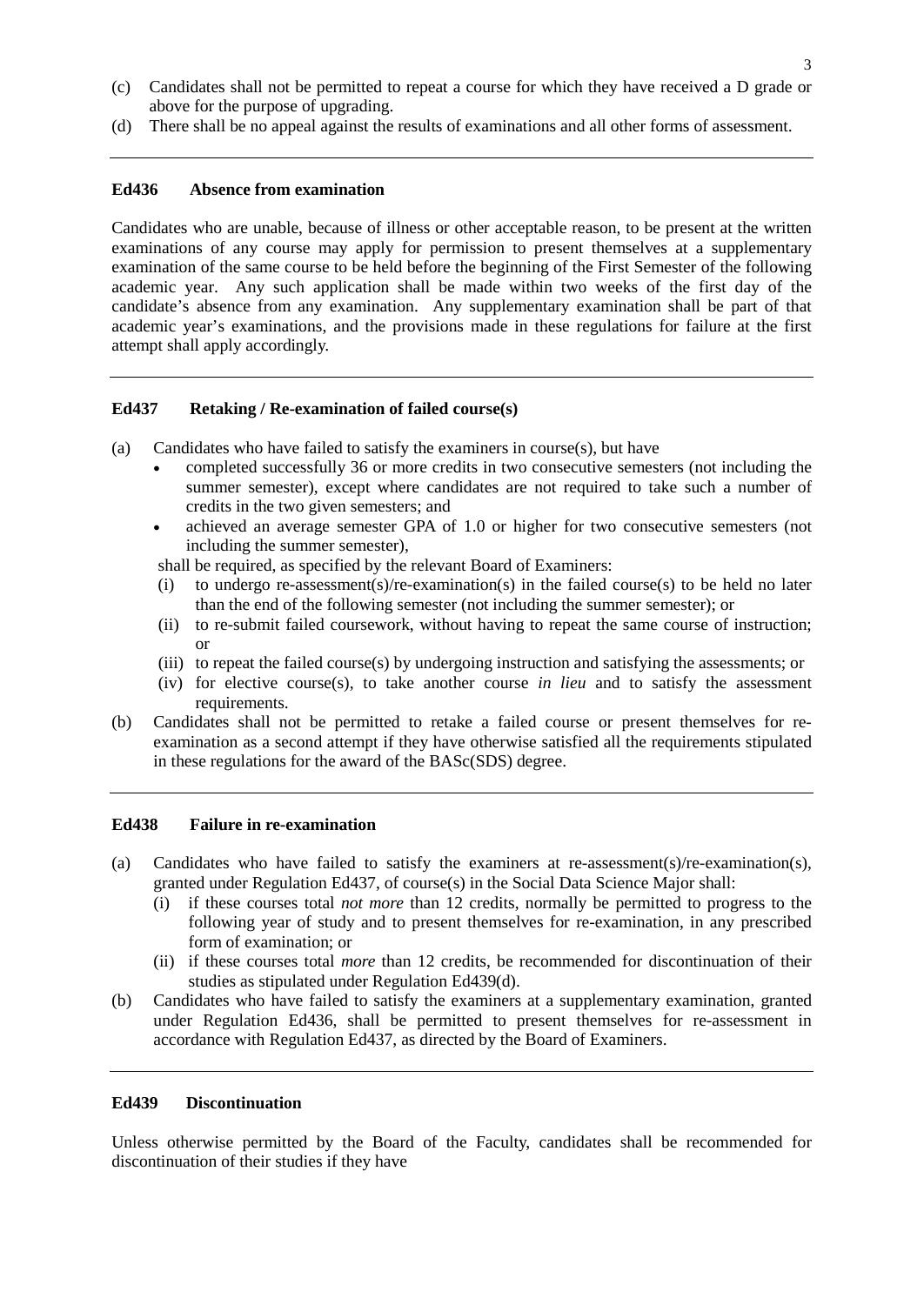- (a) failed to complete successfully 36 or more credits in two consecutive semesters (not including the summer semester), except where candidates are not required to take such a number of credits in the two given semesters; or
- (b) failed to achieve an average semester GPA of 1.0 or higher for two consecutive semesters (not including the summer semester); or
- (c) failed in the Capstone Requirement; or
- (d) failed to satisfy the examiners at re-assessment(s)/re-examination(s) of course(s) in the Social Data Science Major, granted under Regulation Ed437, of more than 12 credits; or
- (e) exceeded the maximum period of registration specified in Regulation Ed431.

#### **Ed440 Award of degree and honours classifications**

- (a) To be eligible for the award of the degree of Bachelor of Arts and Sciences in Social Data Science, candidates shall have successfully completed the curriculum as stipulated under Regulation Ed433.
- (b) Honours classifications for the degree of Bachelor of Arts and Sciences in Social Data Science shall be awarded in five divisions: First Class Honours, Second Class Honours Division One, Second Class Honours Division Two, Third Class Honours, and Pass. The classification of honours shall be determined by the Board of Examiners for the degree in accordance with the following Graduation GPA scores (GGPA) stipulated in UG9(a) of Regulations for First Degree Curricula, with all courses taken (including failed courses, but not including courses approved by the Senate graded as 'Pass', 'Fail' or 'Distinction') carrying weightings which are proportionate to their credit values:

| <b>Class of honours</b>     | <b>GGPA</b> range |
|-----------------------------|-------------------|
| <b>First Class Honours</b>  | $3.60 - 4.30$     |
| <b>Second Class Honours</b> | $(2.40 - 3.59)$   |
| Division One                | $3.00 - 3.59$     |
| Division Two                | $2.40 - 2.99$     |
| Third Class Honours         | $1.70 - 2.39$     |
| Pass                        | $1.00 - 1.69$     |

- (c) Honours classification may not be determined solely on the basis of a candidate's Graduation GPA and the Board of Examiners for the degree may, at its absolute discretion and with justification, award a higher class of honours to a candidate deemed to have demonstrated meritorious academic achievement but whose Graduation GPA falls below the range stipulated above of the higher classification by not more than 0.1 Grade Point.
- (d) A list of candidates who have successfully completed the degree requirements shall be posted on Faculty notice boards.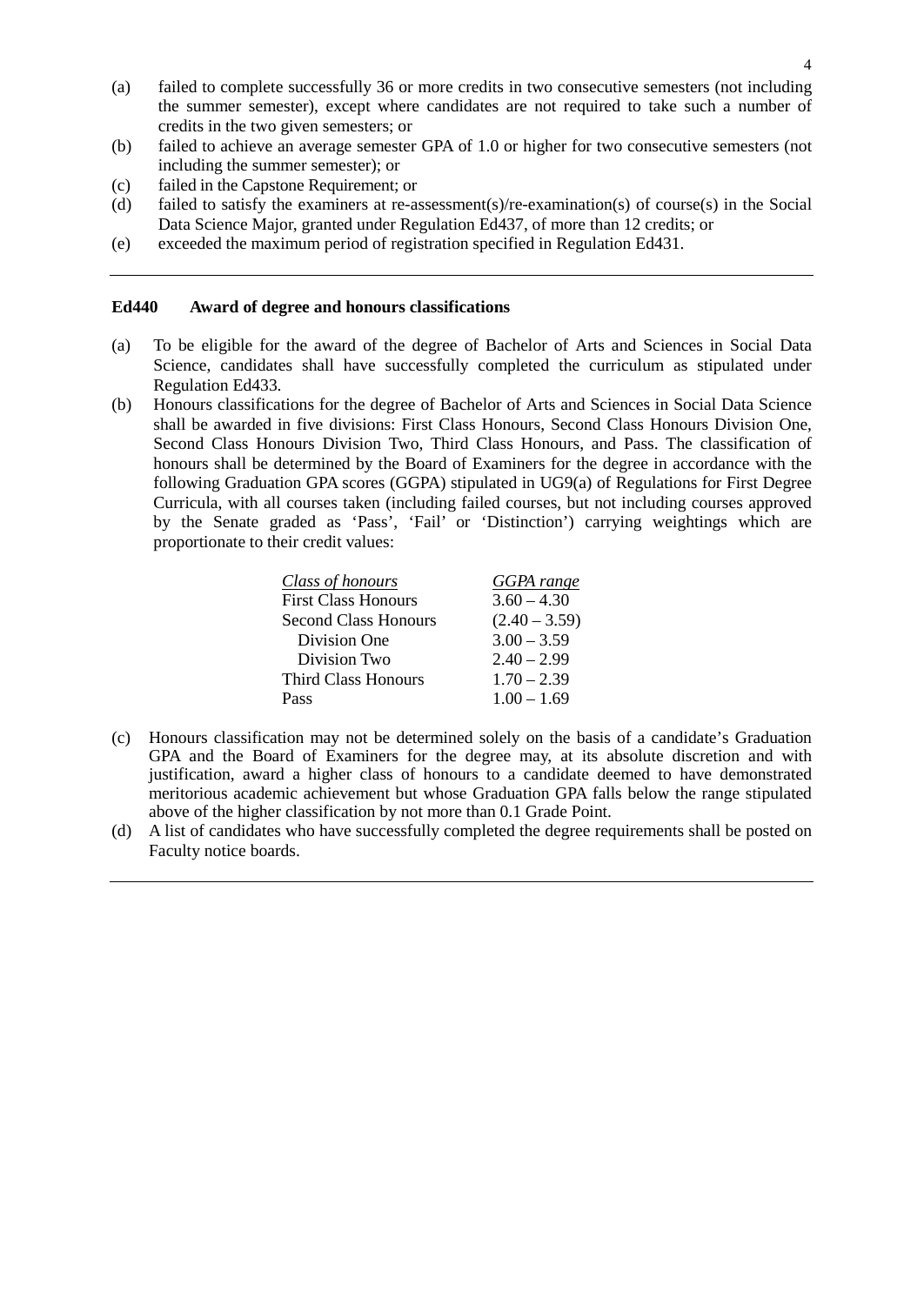## **SYLLABUSES FOR THE DEGREE OF BACHELOR OF ARTS AND SCIENCES IN SOCIAL DATA SCIENCE**

*(This programme will not be offered to non-BASc(SDS) students as a second major.)*

Candidates are required to complete courses totaling not fewer than 120 credits for the Bachelor of Arts and Sciences in Social Data Science degree. These courses must comprise:

• 72 credits in the Major in Social Data Science (including 24 credits of introductory courses; 36 credits of advanced courses; 12 credits of capstone experience);

\_\_\_\_\_\_\_\_\_\_\_\_\_\_\_\_\_\_\_\_\_\_\_\_\_\_\_\_\_\_\_\_\_\_\_\_\_\_\_\_\_\_\_\_\_\_\_\_\_\_\_\_\_\_\_\_\_\_\_\_\_\_\_\_\_\_\_\_\_\_\_\_\_\_\_\_\_\_\_\_\_\_

- 6 credits in English in the Discipline course;
- 12 credits of courses in the Common Core Curriculum in different Areas of Inquiry; and
- 30 credits in free elective courses.

# **FIRST YEAR OF THE CURRICULUM**

Candidates shall normally take 60 credits, comprising:

- 36 credits in the Major in Social Data Science;
- a 6-credit course in the Common Core Curriculum;
- a 6-credit English in the Discipline course; and
- 12 credits in free elective courses or Advanced Elective Courses.

# **SECOND YEAR OF THE CURRICULUM**

Candidates shall normally take 60 credits, comprising:

- 36 credits in the Major in Social Data Science;
- a 6-credit course in the Common Core Curriculum; and
- 18 credits in free elective courses.

# **MAJOR IN SOCIAL DATA SCIENCE** (72 credits)

Candidates are required to complete 72 credits in the Major in Social Data Science (including 24 credits of introductory courses; 36 credits of advanced courses; 12 credits of capstone experience) as follows:

## **Introductory Courses (24 credits)**

BSDS3001 Social data science foundations (6 credits) BSDS3002 Social computing: methods and applications (6 credits) BSDS3003 Data structure and algorithm (6 credits) STAT1603 Introductory statistics (6 credits)

## **Advanced Compulsory Courses (18 credits)**

BSIM4018 Data warehousing and data mining (6 credits) SOWK3136 Application of big data analytics in social sciences (6 credits) STAT2604 Introduction to R programming and elementary data analysis (6 credits)

## **Advanced Elective Courses (18 credits)**

Candidates are required to complete one course from each of the following three disciplines.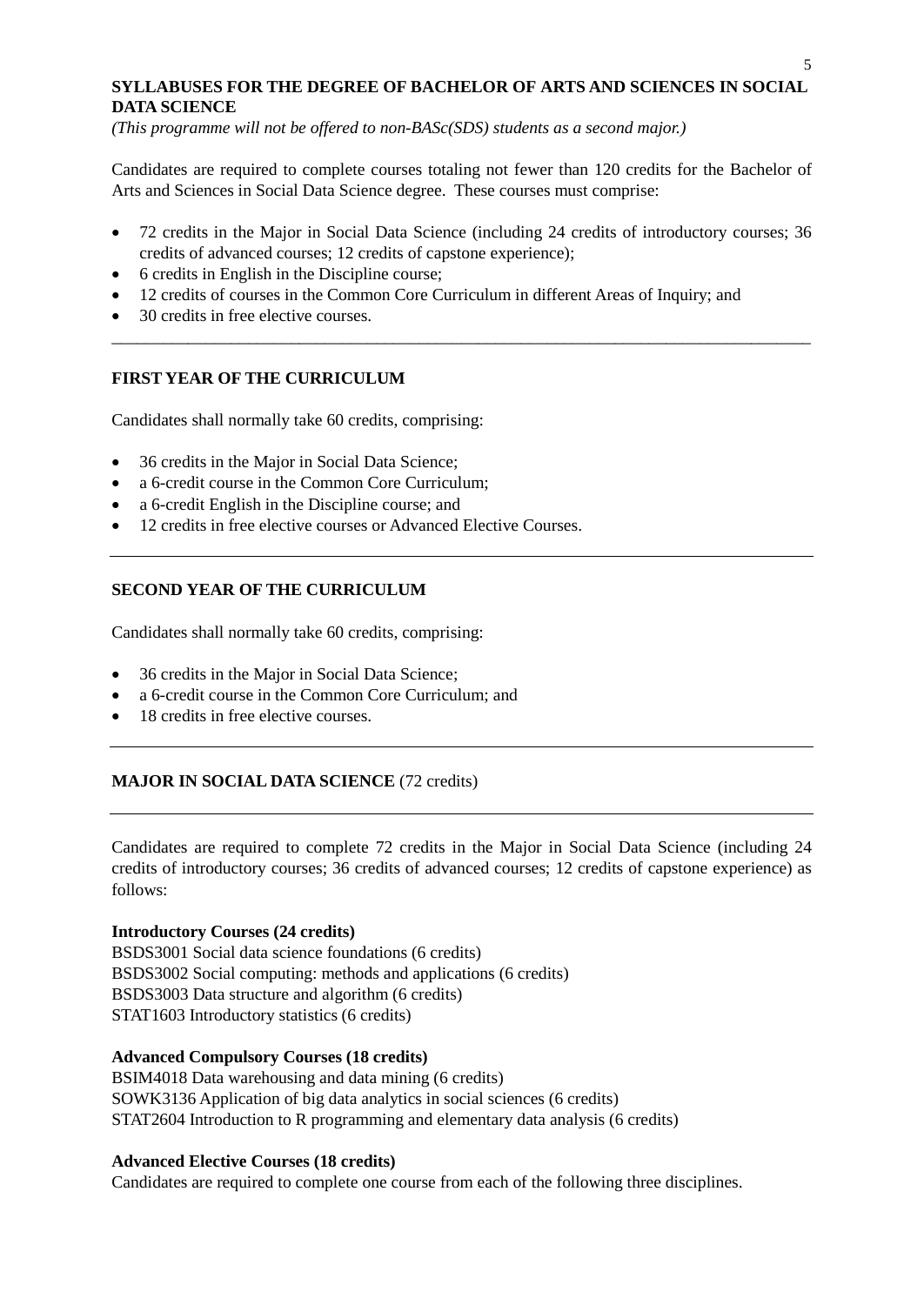*I. Faculty of Education* BSIM4020 Information society issues and policy (6 credits) BSIM4024 Fundamentals of object-oriented programming (6 credits) MLIM6319 Information behavior (6 credits) MLIM7350 Data curation (6 credits)

### *II. Faculty of Social Sciences*

GEOG2152 Health and medical geography (6 credits) GEOG3417 Health, wellbeing, place and GIS (6 credits) POLI3128 The political economy of international development (6 credits) POLI3131 In search of good policy: an introduction to policy evaluation (6 credits) PSYC2071 Judgements and decision making (6 credits) SOCI2080 Media and culture in modern societies (6 credits) SOWK2131 Behavioural economics for social change (6 credits)

*III. Faculty of Science*

STAT2605 Demographic and socio-economic statistics (6 credits) STAT3612 Statistical machine learning (6 credits) STAT3613 Marketing analytics (6 credits) STAT3622 Data visualization (6 credits) STAT4609 Big data analytics (6 credits)

#### **Capstone Experience (12 credits)**

BSDS3999 Internship (6 credits) BSDS4999 Project (6 credits)

*Note: Not all elective courses will necessarily be offered every year. For candidates who have no programming background, it is highly recommended to take at least one programming-related course to strengthen the background knowledge for the major study.*

### **Introductory Courses (24 credits)**

Candidates are required to complete 24 credits of Introductory Courses for the major requirement.

#### **BSDS3001. Social data science foundations** (6 credits)

This course introduces foundations of social data science and provides an overview of the current issues that are challenging to the field. Students will explore how large-scale social data can be studied and analysed in order to take an interdisciplinary approach integrating the relevant disciplines to address social issues or challenges. Methods of inquiry and research in social data science will be discussed to prepare students' further study in developing interdisciplinary solutions to social and policy issues.

Assessment: 100% coursework.

#### **BSDS3002. Social computing: methods and applications** (6 credits)

Social computing employs computational approaches and social analytics to study social behaviour in a broader context. This course is aimed to develop an understanding of social computing from an interdisciplinary perspective. Concepts and theories related to social computing applications are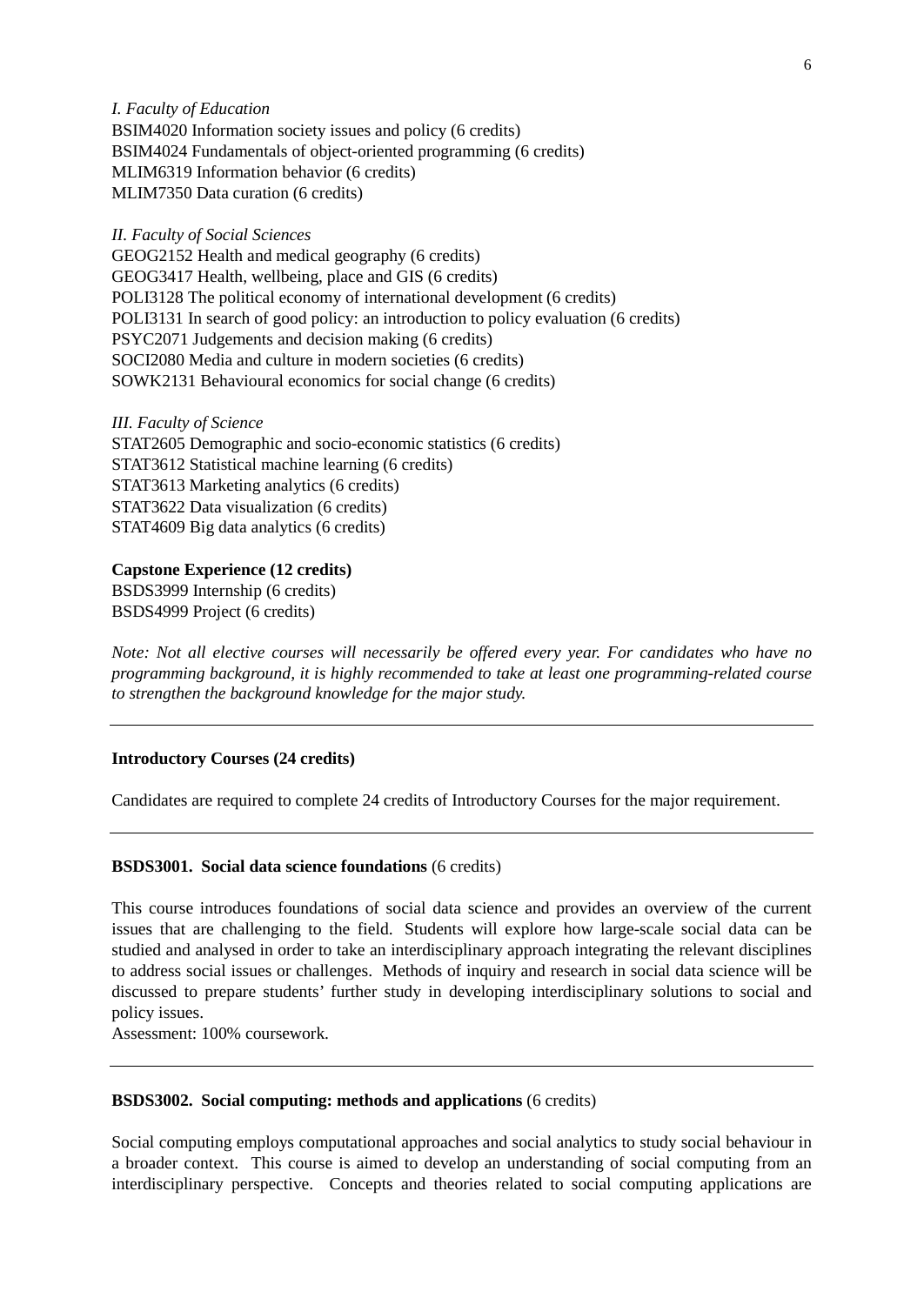introduced from fields such as social psychology, sociology, business, and communication. Methods of computational models and social analytics including network analysis and collaborative filtering are covered in this course. The applications of social computing in supporting and exploring organizational and individual behaviour are discussed in depth. Assessment: 100% coursework.

## **BSDS3003. Data structure and algorithm** (6 credits)

This course introduces the basic concepts of data structure and algorithm essential to solving computational problems, particularly data wrangling which is important in data science and data analysis. Students will also explore techniques of acquiring, accessing and transforming data from different sources such as Excel, JSON, and Web. Students will apply algorithms to solve practical problems.

Assessment: 100% coursework.

Prerequisite: Basic knowledge of Python programming is needed.

# **STAT1603. Introductory statistics** (6 credits)

The discipline of statistics is concerned with situations involving uncertainty and variability. The interpretation of data needs special techniques when variability plays a role, as it usually does. Thus statistics forms an important descriptive and analytical tool of many scientific disciplines. Candidates with a mathematical background will find this course suitable, because the language of mathematics allows the subject of statistics to be presented with economy and clarity.

Assessment: 25% coursework and 75% examination.

# **Advanced Compulsory Courses (18 credits)**

Candidates are required to complete 18 credits of Advanced Compulsory Courses for the major requirement.

# **BSIM4018. Data warehousing and data mining** (6 credits)

This course aims to introduce the challenges and solutions of discovering and extracting organizational information from heterogeneous sources through the use of data warehousing and data mining techniques. Topics include the motivation for and the processes of data warehousing, data warehouse architecture and design, online analytical processing, as well as concepts and techniques of data mining. Ethics and personal privacy issues in data mining are also addressed. Assessment: 100% coursework.

# **SOWK3136. Application of big data analytics in social sciences** (6 credits)

Do Google and Facebook understand us better than we know ourselves? Are we being descended to lab rats every time we go online? Can we extract information from electronic health records to prevent diseases or even suicide? Is the impartially designed algorithm for predicting an individual's probability of recidivism truly fair for sentencing individuals who have committed crimes? When big data analytics are routinely applied to nudging our daily lives, the ability to audit the algorithms adopted by these analytics becomes crucial.

The course will focus on elaborating the core principles of a variety of techniques adopted when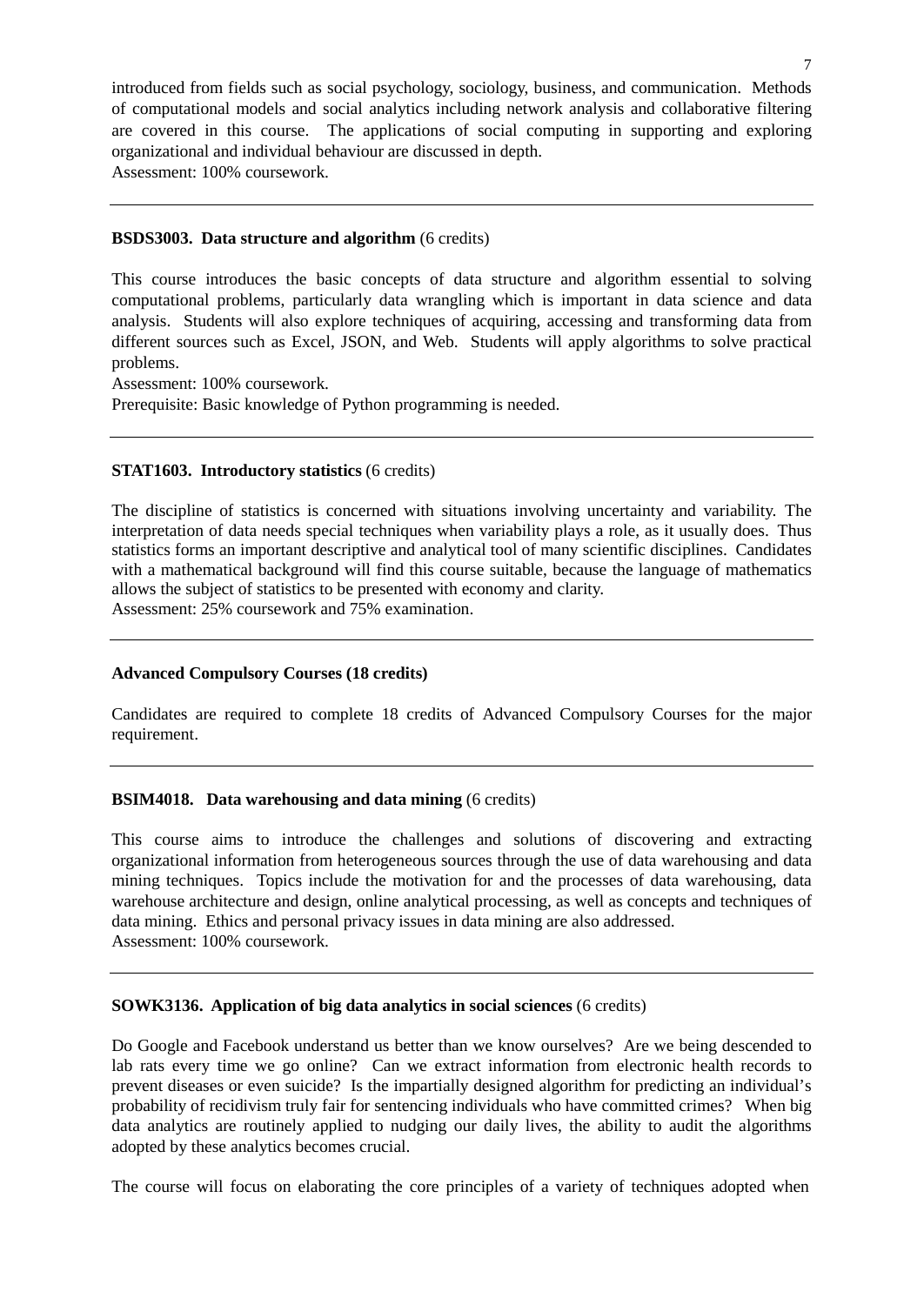predicting future phenomena through the lens of big data. We will use a case study approach to provide an in-depth understanding of how predictions are made using various big data analytics. Students will be guided to develop a rich contextual understanding of consequences associated with applications of big data in different scenarios. The goal of this course is to inspire the students to think creatively and critically about how big data analytics can be used to making scientific discoveries and doing social good. Meanwhile, they will also learn to identify potential prejudices embedded in poorly designed algorithms and be able to stand up against the abuse of big data. Assessment: 100% coursework.

#### **STAT2604. Introduction to R programming and elementary data analysis** (6 credits)

This course is designed to provide a first-level introduction to the popular and powerful statistical programming language R. This course focuses on learning the basic programming skills in R with examples and applications in elementary statistical analysis. The programming skills involved can be applied to input and output of data sets, work with different data types, manipulation and transformation of data, random sampling, descriptive data analysis, and production of professional summary reports with high-quality graphs.

Assessment: 50% coursework and 50% examination

#### **Advanced Elective Courses (18 credits)**

Candidates are required to complete 18 credits of the Advanced Elective Courses, one course from each of the three disciplines as prescribed in the syllabus, for the major requirement. They may also take Advanced Elective Courses as free electives to enhance and extend their learning in the field. Not all of the courses listed below will be offered every year.

#### **BSIM4020.** Information society issues and policy (6 credits)

The course examines the link between information society issues and the need for information policies that address these issues. Issues including intellectual property rights and copyright, privacy and freedom of access to information**,** information and culture, technology and culture, and societal needs and demands for information are explored.Information policies and the policy development process are addressed at macro and micro levels. At the completion of this course, participants will be able to identify the need for information policies, critique existing information policies, and develop information policies at the organizational level.

Assessment: 100% coursework.

### **BSIM4024. Fundamentals of object-oriented programming** (6 credits)

This course aims to equip students with basic concepts of object-oriented programming and practical knowledge for designing and implementing simple software applications through an object-oriented programming language. In addition to basic programming constructs such as control statements, basic data structures and algorithms are also introduced.

Assessment: 100% coursework.

#### **GEOG2152. Health and medical geography** (6 credits)

This course introduces students to the history, theories and methods of the Health and Medical Geography subfield. We will explore topics from the perspective of health equity. Topics include tools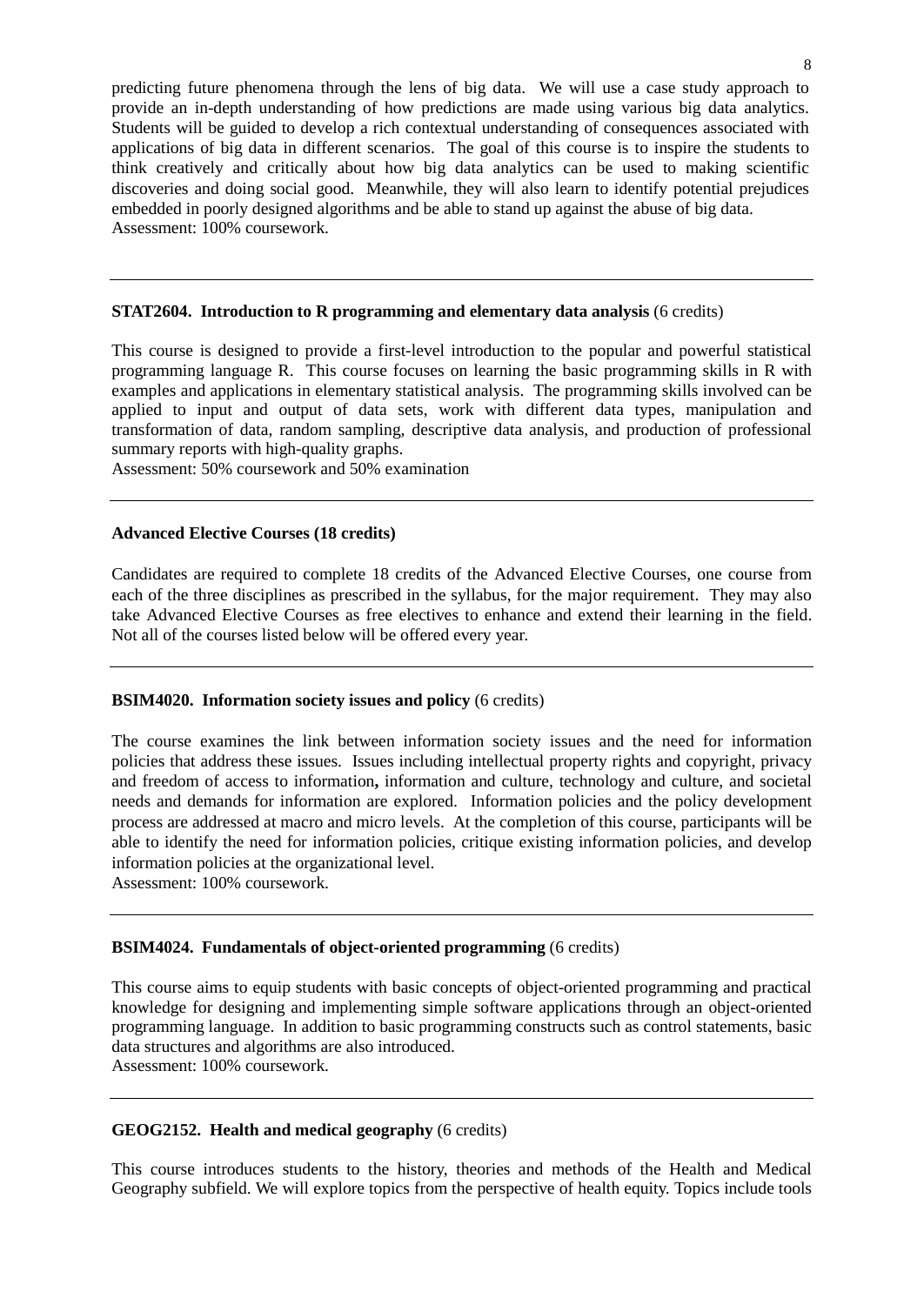Assessment: 40% coursework and 60% examination.

## **GEOG3417. Health, wellbeing, place and GIS** (6 credits)

*(Students are recommended to take "GEOG2090 Introduction to geographic information systems" before taking this more advanced course)* 

Various communicable and non-communicable diseases and related health issues emerge major social problems across the world. All aspects of the natural, built, and socioeconomic environment may affect human health and wellbeing both individually and collectively. The idea of applying GIS techniques in health-related studies is not new. Indeed, GIS has been used for decades in the western countries to undertake assessment and control of environmental factors that can potentially affect health and wellbeing. This course explores major theoretical and practical issues of public health and wellbeing across the world. It also covers how GIS is used to address and analyze pressing health problems from the geographical perspective by discussing mapping, spatial analysis, spatial modelling, and visualization. The course will be conducted in a series of lectures and hands-on practices (three computer-based exercises and one final project) in a problem-based learning environment. An examination requiring short-essay responses will be administered during the examination period.

Assessment: 60% coursework and 40% examination.

## **MLIM6319. Information behavior** (6 credits)

This course introduces the essential concepts, theories, and models of information behaviour, as well as the critical reflections on the usage of digital technologies in facilitating information behaviour in both social and organizational settings. Research methods and network analysis for studying information behaviour will also be introduced in this course. In doing so, this course aims to orient students with a comprehensive set of conceptual and theoretical knowledge associated with information behaviour.

\_\_\_\_\_\_\_\_\_\_\_\_\_\_\_\_\_\_\_\_\_\_\_\_\_\_\_\_\_\_\_\_\_\_\_\_\_\_\_\_\_\_\_\_\_\_\_\_\_\_\_\_\_\_\_\_\_\_\_\_\_\_\_\_\_\_\_\_\_\_\_\_\_\_\_\_\_\_\_\_\_\_

Assessment: 100% coursework.

## **MLIM7350. Data curation** (6 credits)

This course discusses all aspects of data curation principles and best practices. The goal is to prepare students in data planning, management, documentation, preservation and sharing in all organizations with complex digital environments. This course is complementary to courses in data analysis and database management. Topics covered in this course include: overview of data management, data management life cycles; data management plans in the context of sponsored projects, risk and sustainability; standards and tools for data storage, access and security; metadata standards and design in context; data sharing and reuse; legal and ethical considerations.

\_\_\_\_\_\_\_\_\_\_\_\_\_\_\_\_\_\_\_\_\_\_\_\_\_\_\_\_\_\_\_\_\_\_\_\_\_\_\_\_\_\_\_\_\_\_\_\_\_\_\_\_\_\_\_\_\_\_\_\_\_\_\_\_\_\_\_\_\_\_\_\_\_\_\_\_\_\_\_\_\_\_

Assessment: 100% coursework.

## **POLI3128. The political economy of international development** (6 credits)

This course provides an introduction to the political economy of international development. The main focus of this course is on understanding why different countries and regions have experienced such different development experiences and how today's developing countries can learn from these experiences to meet the United Nation's Sustainable Development Goals (SDGs). This course will equip students with the conceptual frameworks required to critically engage with a wide range of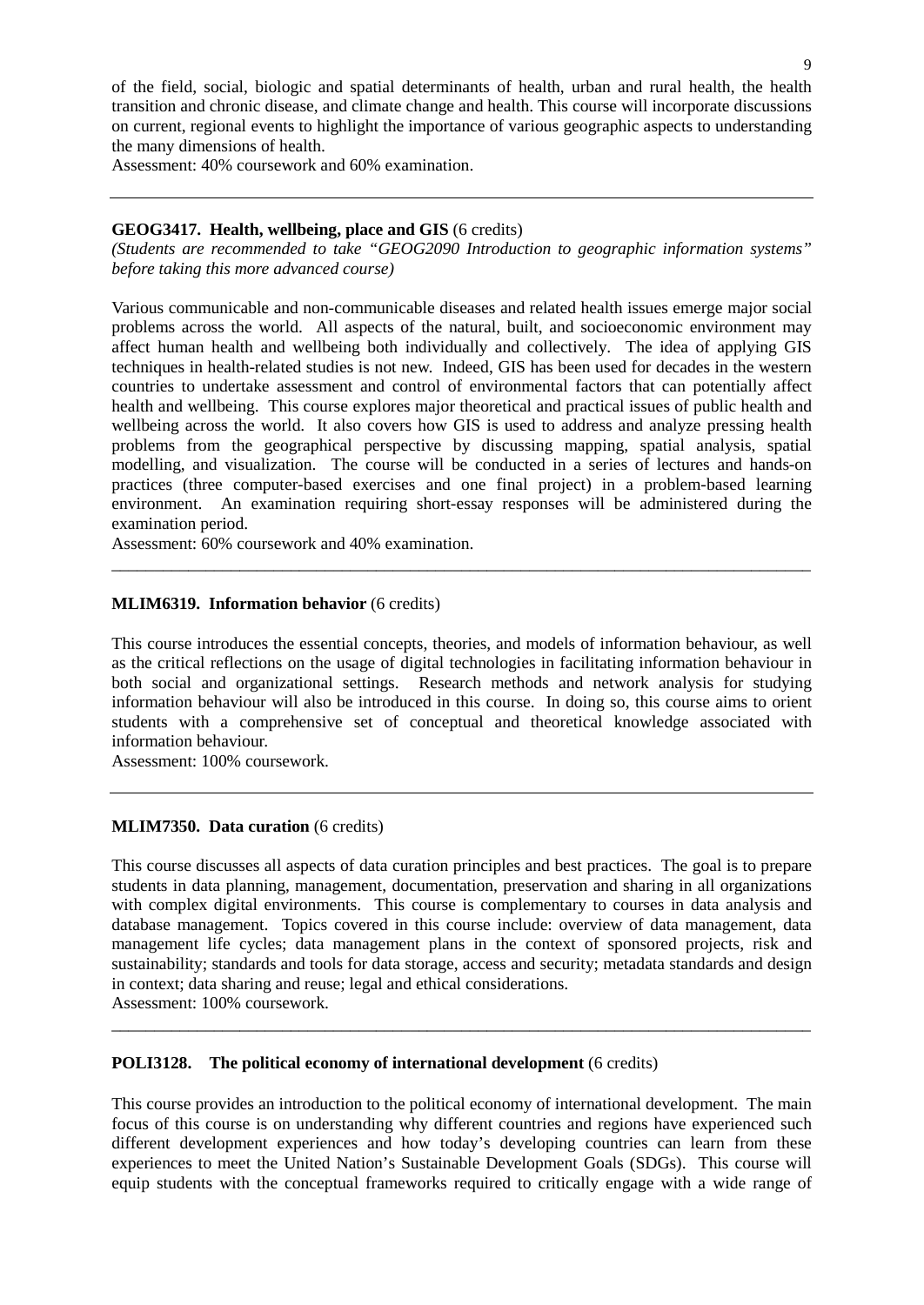development issues, including: state, market and institutions, industrialization and trade, financial liberalization, intellectual property rights, poverty and inequality, and environment and development. Assessment: 60% coursework and 40% examination.

\_\_\_\_\_\_\_\_\_\_\_\_\_\_\_\_\_\_\_\_\_\_\_\_\_\_\_\_\_\_\_\_\_\_\_\_\_\_\_\_\_\_\_\_\_\_\_\_\_\_\_\_\_\_\_\_\_\_\_\_\_\_\_\_\_\_\_\_\_\_\_\_\_\_\_\_\_\_\_\_\_\_

### **POLI3131. In search of good policy: an introduction to policy evaluation** (6 credits)

This course provides an introduction to rigorous policy evaluation. The main objective of this course is to familiarize students with a wide range of quantitative methods that are increasingly used to evaluate public policy and inform policy-making. Students will begin by reflecting on the interaction between statistics, policy analysis and decision-making. This will be followed by an introduction to the fundamental concepts underlying quantitative evaluation methods. The remainder of the course will focus on understanding the theory and application of policy evaluation methodologies, including randomized experiments, instrumental variable analysis, matching methods and difference-indifferences. Additional topics to be covered include mixed methods approaches, review and synthesis approaches, choice experiments, and the impact of big data on evaluation methods. By the end of the course, students will be able to fully engage with published studies using quantitative evaluation methods and to be able to draw out appropriate policy implications. This course does not require any pre-existing experience or training in mathematics or statistics. Assessment: 100% coursework.

\_\_\_\_\_\_\_\_\_\_\_\_\_\_\_\_\_\_\_\_\_\_\_\_\_\_\_\_\_\_\_\_\_\_\_\_\_\_\_\_\_\_\_\_\_\_\_\_\_\_\_\_\_\_\_\_\_\_\_\_\_\_\_\_\_\_\_\_\_\_\_\_\_\_\_\_\_\_\_\_\_\_

## **PSYC2071. Judgements and decision making** (6 credits)

To understand the psychological factors involved with human judgment and decision making. We will contrast human decision making with normative theories of rational choice, and survey psychological evidence of systematic decision biases and errors in judgments. We will discuss the heuristics and biases approach to judgment and decision errors, and critiques of this approach. Real world examples will be presented from the domains of medicine, economics, and consumer choice. Assessment: 100% coursework.

## **SOCI2080. Media and culture in modern societies** (6 credits)

This course introduces key thinkers, traditions and current debates in media and cultural studies and explores the central role of media and culture in contemporary social life. It enables students to understand media and culture as institution, practice, representation, production and consumption, and creativity. Topics include: a) the rise of the mass entertainment industries and their influence on social behaviour; b) the role of consumption in maintaining and creating new social identities and status hierarchy; c) the search for fantasies in advertisement; d) new regimes of body management and their impact on gender relations; e) the reclaiming of gender, sexual and cultural identities; and f) the various emerging forms of cultural politics and local activism.

Assessment: 60% coursework and 40% examination.

#### **SOWK2131. Behavioural economics for social change** (6 credits)

This course will examine the relationship between behavioural economics and social change. Individuals frequently make decisions that systematically depart from the predictions of standard economic models based on a purely rational model. Behavioral economics attempts to integrate the understanding of the psychology of human behavior into economic and policy analysis. The course will review the major themes of behavioral economics and address the implications for social policy and social change in a wide variety of domains, including social security, health care, labour, education and social welfare programmes.

Assessment: 100% coursework.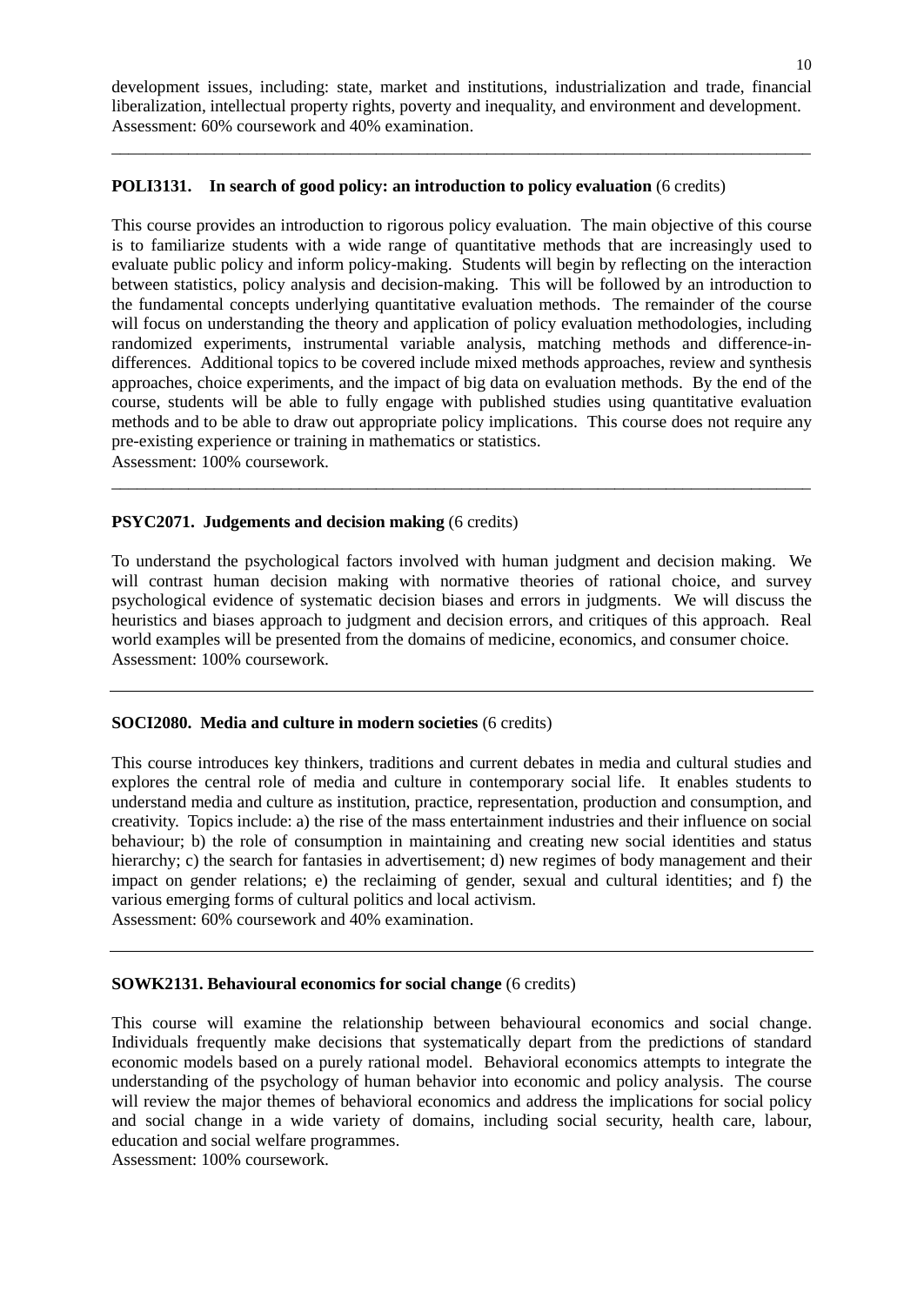#### **STAT2605. Demographic and socio-economic statistics** (6 credits)

The course covers the major methods for studying demographic and socio-economic statistics, with a quantitative evidence-based approach to understand the socio-economic well-being of residents in a territory. The course aims to provide students with 1) essential underlying principles and the pertinent methods behind internationally adopted statistical indicators; and 2) skills in the statistical descriptions and further analysis for application to planning, policy-making and commercial endeavours of a territory.

Assessment: 35% coursework and 65% examination.

### **STAT3612. Statistical machine learning** (6 credits)

Machine learning is the study of computer algorithms that build models of observed data in order to make predictions or decisions. Statistical machine learning emphasizes the importance of statistical theory and methodology in the algorithmic development. This course provides a comprehensive and practical coverage of essential machine learning concepts and a variety of learning algorithms under supervised and unsupervised settings. The course materials are presented with lots of examples and reproducible codes.

Assessment: 100% coursework. Prerequisite: STAT1603

## **STAT3613. Marketing analytics** (6 credits)

This course is designed to provide an overview and practical application of trends, technology and methodology used in the marketing survey process including problem formulation, survey design, data collection and analysis, and report writing. Special emphasis will be put on statistical techniques particularly for analysing marketing data including market segmentation, market response models, consumer preference analysis and conjoint analysis. Students will analyse a variety of marketing case studies.

Assessment: 50% coursework and 50% examination. Prerequisite: Any course with prefix STAT

#### **STAT3622. Data visualization** (6 credits)

This course will focus on how to work with statistical graphics, graphics that display statistical data, to communicate and analyze data. Students will learn a set of tools such as R to create these graphics and critically evaluate them.

Assessment: 100% coursework.

### **STAT4609. Big data analytics** (6 credits)

In the past decade, huge volume of data with highly complicated structure has appeared in every aspect, such as social web logs, e-mails, video, speech recordings, photographs, tweets and others. The efficient extraction of valuable information from these data sources becomes a challenging task. This course focuses on the practical knowledge and skills of some advanced analytics and statistical modeling for solving big data problems.

Assessment: 100% coursework.

Prerequisite: BSIM4018 or STAT3612